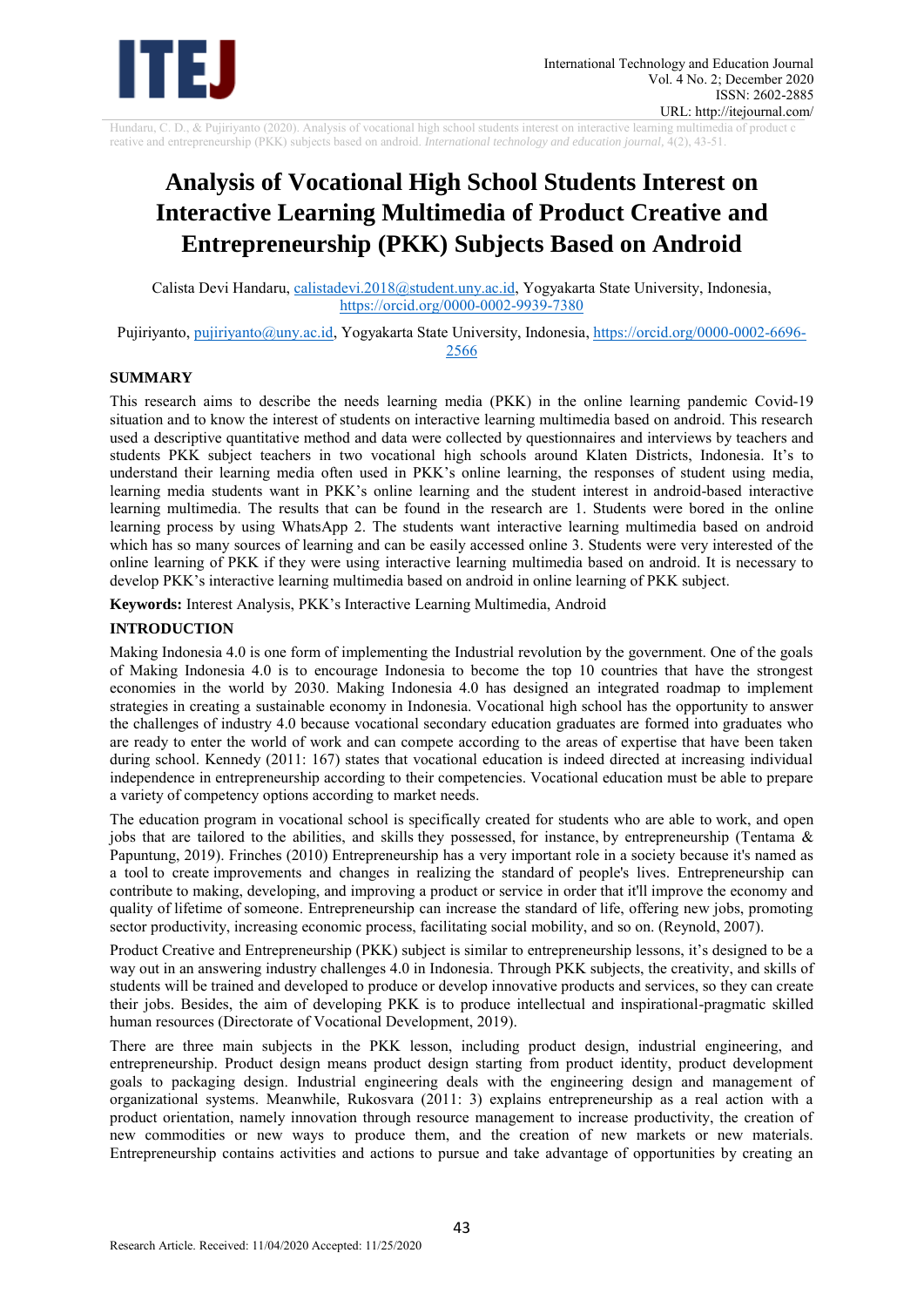organization. Entrepreneurship education is defined as the development of the ability of learners, such as entrepreneurial knowledge, attitudes, and skills (Ahmed, et., al., 2017; Hutasuhut, et., al, 2020).

The three main subjects refer to the established learning goals which then become the basis for developing the syllabus and teaching materials. From the three main points of learning, it can be explained that PKK subjects contain elements of creativity and innovation starting from bringing up creative business ideas for goods or services in the form of product recipes, packaging, and promotional media for product marketing. Then plan and test the product or service until it is feasible and can be used to carry out marketing based on the market segmentation that has been analyzed.

PKK subjects are included in the C3 class which means that these lesson are subjects that emphasize the competence of student vocational skills. Following the decision of the Director-General of Primary and Secondary Education Number 330 / D.D5 / KEP / KR / 2017, it is explained that the C3 expertise competence is a core competency and a basic competency of specific expertise that accommodates the competence of the relevant expertise. The PKK is one of the government's breakthroughs in developing entrepreneurship in society, especially vocational students, so it can be interpreted that this subject is a form of education for life, so the learning process in this subject must be carried out properly so that the purpose of this subject can be achieved. Because basically, students are going to be prepared to begin entrepreneurship right after graduating from vocational highschool.

According to the students' interviews, teachers carried out the PKK subjects' learning conventionally by providing teachers' materials through lectures. Besides, discussions carry out in the middle of the learning process. However, at this time, the learning process of PKK subjects currently uses online learning methods. This is because, at this time, the world is facing a Covid-19 outbreak. Covid-19 (Corona Virus Disease-2019) could be a virus that emerged at the top of 2019 in Wuhan, China and started to enter Indonesia in March 2020. On March 9, 2020, WHO (World Health Organization) declared Covid-19 as a worldwide pandemic which suggests that covid-19 has spread outside the world (Covid-19 Acceleration Handling Group, March 2020). The impact of the emergence of this pandemic has resulted in many shifts and changes in various aspects of people's lives. The education aspect is one that is affected by Covid-19 pandemic.

In March 2020 the Minister of Education and Culture of the Republic of Indonesia, Nadiem Makarim issued Circular No. 4 of 2020 concerning the Implementation of Education Policies in an Emergency for the Spread of Covid-19. The letter contains a change in the learning process, which was originally implemented face-to-face at school, changed to online learning/ remote at home, and the cancellation of the National Examination. The existence of this era and letter makes all levels of education from Elementary School, Junior High School, Senior High / Vocational School, to Higher Education must be able to implement online learning. Schools and teachers must be ready to facilitate online learning activities.

Besides, students are indirectly forced to learn from home. This is done to prevent the transmission of Covid-19. Online learning might be a positive necessary alternative method for learning and teaching during Covid-19 (Mulenga and Marán, 2012; Basilaia and Kvavadze, 2020; Naciri: 2020). The current learning demands make schools and teachers compete to make strategies in online learning so that students feel comfortable and are not burdened with online learning at home, including in the PKK learning process. According to Circular No. 4 of 2020 concerning the Implementation of Education Policies in Emergency the Spread of Covid-19, the process of learning from home is carried out with the following conditions; 1) Learning from home through online/ distance learning is implemented to provide meaningful learning experiences for students without being burdened with demands to completing all curriculum achievements for grade promotion and graduation, 2) Learning from home can be focused on life skills education, including regarding the Covid-19 pandemic, 3) Learning from home learning activities and assignments may vary between students, according to their interests and conditions, including considering gaps in access/learning facilities at home, 4) Evidence or product of Learning from Home activities to give good feedback that is qualitative and useful from the teacher, without providing a quantitative score.

In its application, distance learning must be carried out under existing settings, so that it does not cause the emergence of a problem. Bao (2020) states that teachers or educators who are important elements in learning must be willing to make a large-scale migration from face-to-face learning to online education or distance learning. It has many very real impacts and effects on education. First, distance learning is a very flexible system, which means that it can be interpreted as not limited to a specific scope but can be used by all groups (gender, race, and age). Second, it's required minimal costs or can be said to be very economical because there is no need to move from your residence to incur travel costs to get information. Third, the information provided provides access on a large scale and a broader geographic reach. Besides, in its application, it must carry out distance learning by existing settings not to cause the emergence of a problem. Many preparations must be made, both from educators, students, government, institutions, or society. It takes training or planting an understanding that every human being must motivate himself to find the information they need and be responsible for himself.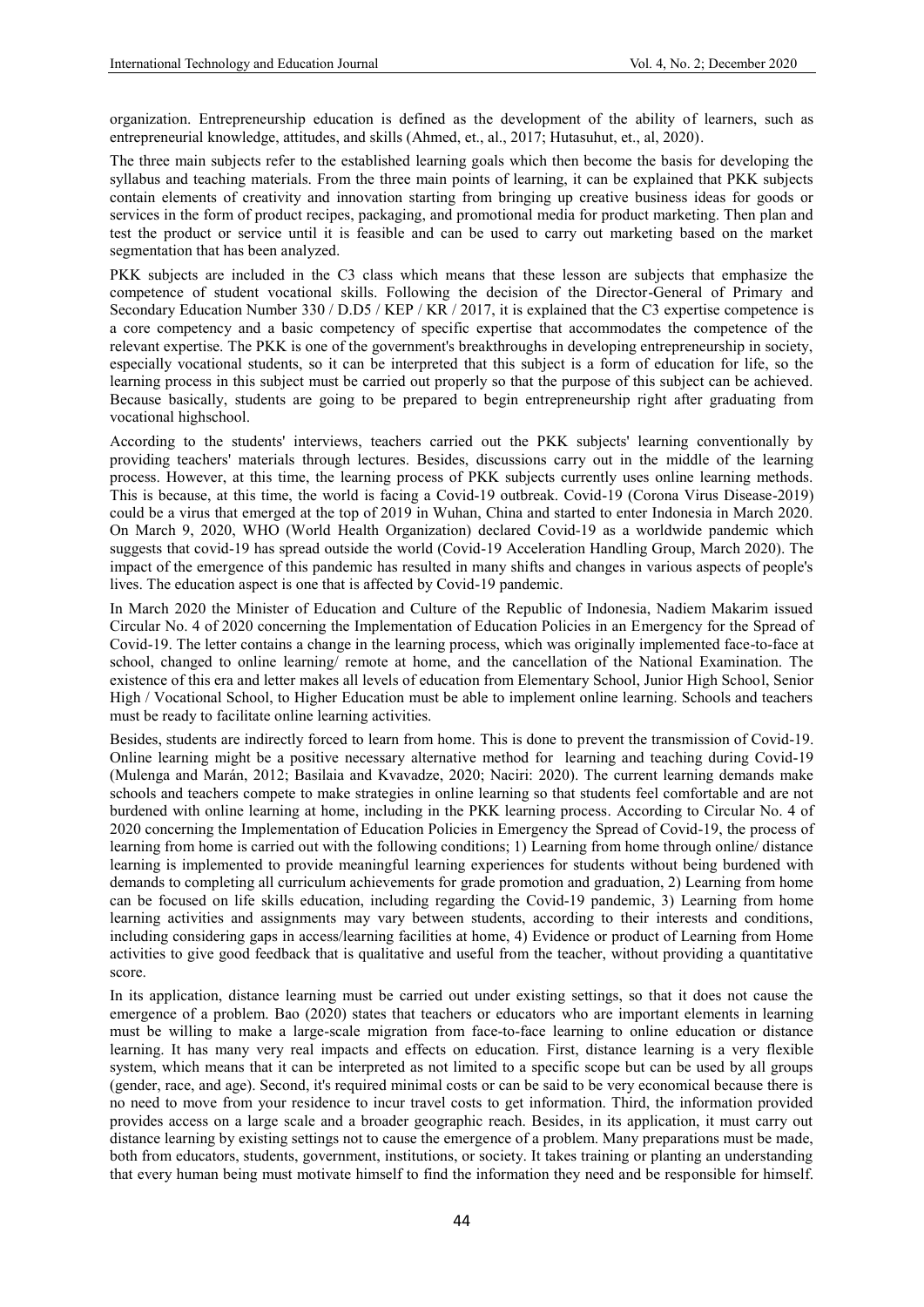The curriculum must also be designed according to its application. Hardware and software facilities must be able to support system implementation. In short, this new system's performance must be accompanied by an appropriate system design to effectively improve the quality of education in a country (Akhter, 2005).

In the PKK learning process, which is carried out online, the teacher uses WhatsApp as a learning medium. Dahdah (2020: 240) is one of the most significant applications that almost every student uses is WhatsApp. This was conveyed by S, H, and W as teachers of the PKK subjects because most students were accustomed to using WhatsApp. There were minimal obstacles related to technical implementation. According to data from LPMP East Java in Indonesia, it shows that the platform most used and in demand by teachers as a learning medium is the WhatsApp Group (28.14%). The next rank is Learning House (20.78%), Google Suite For Education (19.41%), Microsoft Office (6.42%), Teacher's Room (5.12%), Edmodo (4.76%), Learning Online Sekolah.mu  $(3.32\%)$ , Smart Class  $(2.09\%)$ , Moodle  $(1.88\%)$ , Quipper School  $(1.44\%)$ , Quizizz  $(1.01\%)$  and the rest use other platforms. From this data, it can be concluded that the application of online learning in Indonesia is mostly still using hardware in the form of smartphones and utilizing a learning system platform as its software. Even though each subject has different characteristics, which means that there are still many choices of learning media that can be used to facilitate online learning. There is no data that the learning process using interactive multimedia learning based on Android even though Android-based interactive learning multimedia can be a useful learning media if it follows the characteristics of the subjects being taught, especially issues that use much practice require various examples the learning material.

In the PKK, for example, the characteristic is trans-science-knowledge, which is developing knowledge and training life skills. The PKK learning objectives according to Setiawati & Karpin (2018: 9), the first is to hone students 'skills (make and create products according to their interests and purchasing power), secondly to increase students' innovation and creativity (making various products), third to cultivate attitudes, enthusiasm and entrepreneurial abilities of students, next is to realize student stability to produce creative product making, and the last is to create a climate of learning, working, creating and participating in fun learning.

From the explanation above, it can seem that the learning process in PKK is about how teachers can develop and encourage students to work by equipping students with knowledge about entrepreneurship, which can give birth to students who are creative in entrepreneurship and can create jobs independently. This means that the online PKK learning process requires complex learning media that can stimulate student creativity. One of them is to use interactive multimedia learning based on android. Kitchenham (2011: 9) states that the utilization of smartphones in educational programs makes this device a type of device which will be used as an alternative in media development.

Suripno and Gafur (2015: 109) say that multimedia learning is a product designed and developed using a computer-based program to present learning material, besides that there are instructions for use, training/evaluation, and others. This product is also supported by other elements that can help focus the attention of students, such as photos, coloring, audio, and animation.

According to Vaughan (2011: 1) "multimedia is a woven amalgamation of digitally used by text, photographs, graphic, art, sound, animation and video" which means that multimedia is a form of a combination of digital devices consisting of various elements, namely text, graphics, sound, animation, and video. Surasmi (2016: 593) the use of multimedia in learning is an effort to create a creative and innovative learning atmosphere and can change student behavior that can be measured and observed.

According to Nazaruddin (2012: 1) Android is an operating system on a Linux-based smartphone. Android opens a platform for software developers and programmers to create their applications according to their needs. Meanwhile, Android-based interactive learning multimedia means multimedia that can be operated via a smartphone so that it has a very flexible nature, which can be operated anywhere and anytime while carrying a smartphone. In Indonesia, the operating system most widely used is android (Salbino, 2015).

Some relevant research includes research on the development of interactive learning media based on android for online learning by Firmansyah, et., al (2019). The results showed a positive response from students, as evidenced by the normal curve of the assessment that has been carried out. The data obtained can be used as a reference in developing interactive learning media that is easy to develop in learning. The content contained in the digital module is also beneficial for students in the learning process, and the appearance or interface of this application is quite interesting so that it doesn't make students feel bored to learn using this Android-based interactive learning media.

Research by Kurniawan (2017) that mobile learning media uses android to facilitate online learning. The study describes that mobile learning can support learning to be more efficient, effective, and real-time. Also, students can explore the material optimally, making it easier for students to learn. Besides, according to Belina  $\&$ Batubara (2013), the design of an Android-based mobile application is suitable for implementation for distance learning.The test results prove that mobile learning applications can access content in the form of subject matter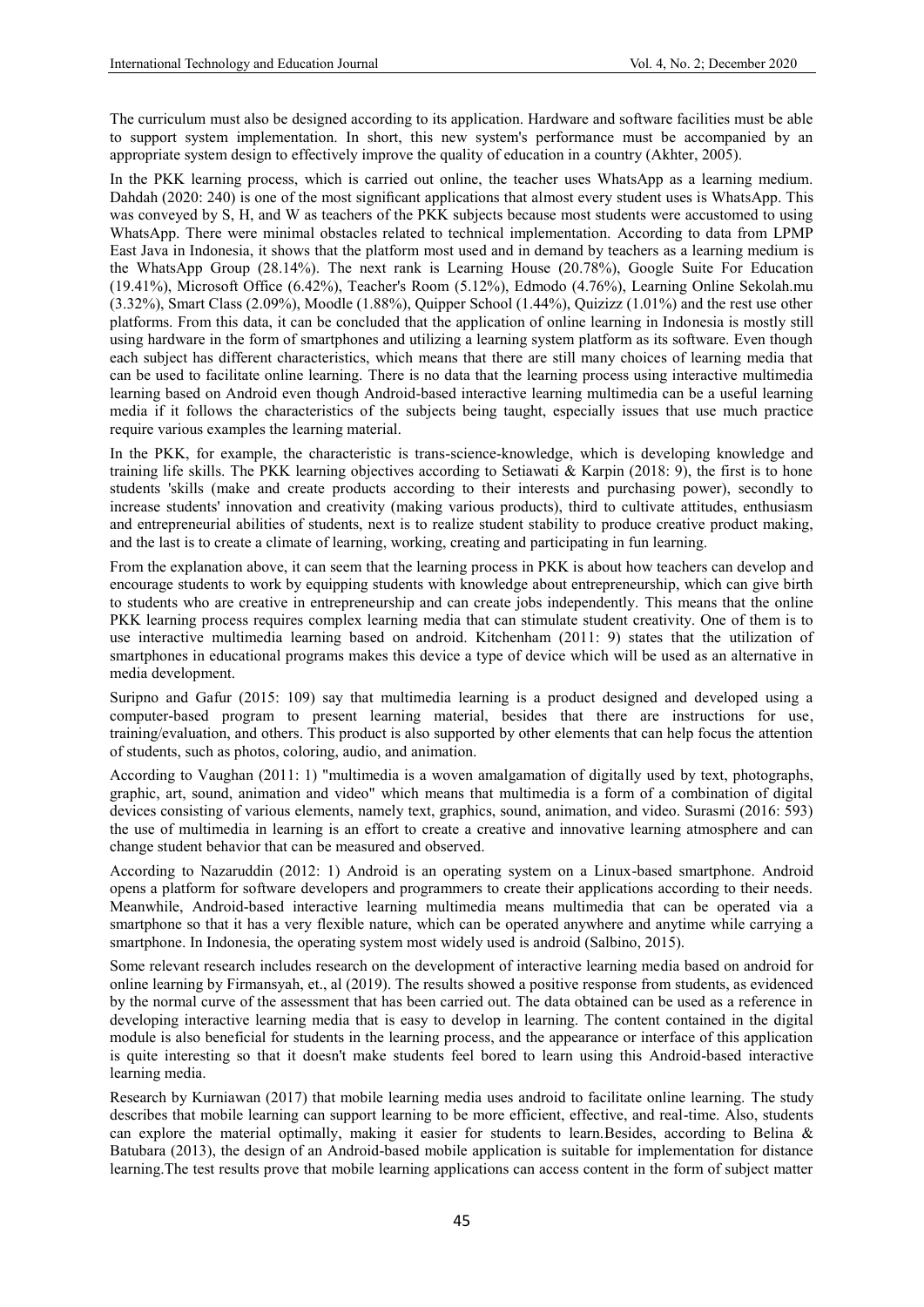(text, images, video, audio, animation) and download material. The use of mobile learning will make learning more flexible. Students can study according to their needs and wants.

The analysis of interest in multimedia interactive learning based on PKK based on android aims to describe the needs of students for PKK learning media in the Covid-19 pandemic situation and to find out students' interest in android-based interactive learning multimedia. Therefore, a study entitled the analysis of vocational high school students' interest in android based PKK interactive learning multimedia needs to be done.

### **METHOD**

# **Types of Research**

This type of research uses descriptive quantitative research methods. By using this type of research, this study can describe and identify as clearly as possible the student's response and perceptions about online media learning. This research was conducted during the Covid-19 pandemic, so it was conducted online.

### **Respondents**

**T**he respondents of this study were were three PKK teachers and 27 grade XI students from two different schools, namely, SMK Negeri 4 Klaten and SMK Swadaya Klaten. The members of respondents was randomized using cluster random sampling techniques.

#### **Data Collecting Tools**

The data and information were obtained by distributing questionnaire and interview activity. Interviews were carried out directly by visiting the source's house, namely the PKK teachers, while the questionnaire was distributed to students via google form. The questionnaire consisted of two parts. The first part collected information about learning media used in online learning and student's response about it which consists of two questions 1) the learning media that are often used in online learning 2) student responses to learning media that are often used in online learning. This part is partly adapted from the effectiveness of distance learning using online media by Mustakim (2020). The second part consists of two questions that collect information about the learning media that students want and interest in learning media in online learning. The questionnaire of part two is partly adapted from the mobile learning perception by Yusri, et., al. (2015). The interview was used to match and adjust the questionnaire data result with the actual condition.

#### **Data Analysis**

The results were processed with simple descriptive statistics in the form of percentages. Data from questionnaires were tabulated, analyzed, interpreted, and described by percentage. Meanwhile, the data from interview were identified, analyzed, interpreted, and described qualitatively.

### **FINDINGS**

### **Learning Media Often Used in Online Learning PKK.**

The first data is learning media which is often used in online learning. Based on interviews that have been conducted with two subjects, namely the PKK teachers with the initials SW, H and W, the results of the study show that the media that is often used in the online learning process for PKK is the WhatsApp application using the WhatsApp group feature. While the results obtained from the questionnaire distributed to SMK students, data was obtained that the learning media that is often used in PKK online learning is WhatsApp. The data is presented in the diagram image below:



*Figure 1.*Media that is often used in online learning PKK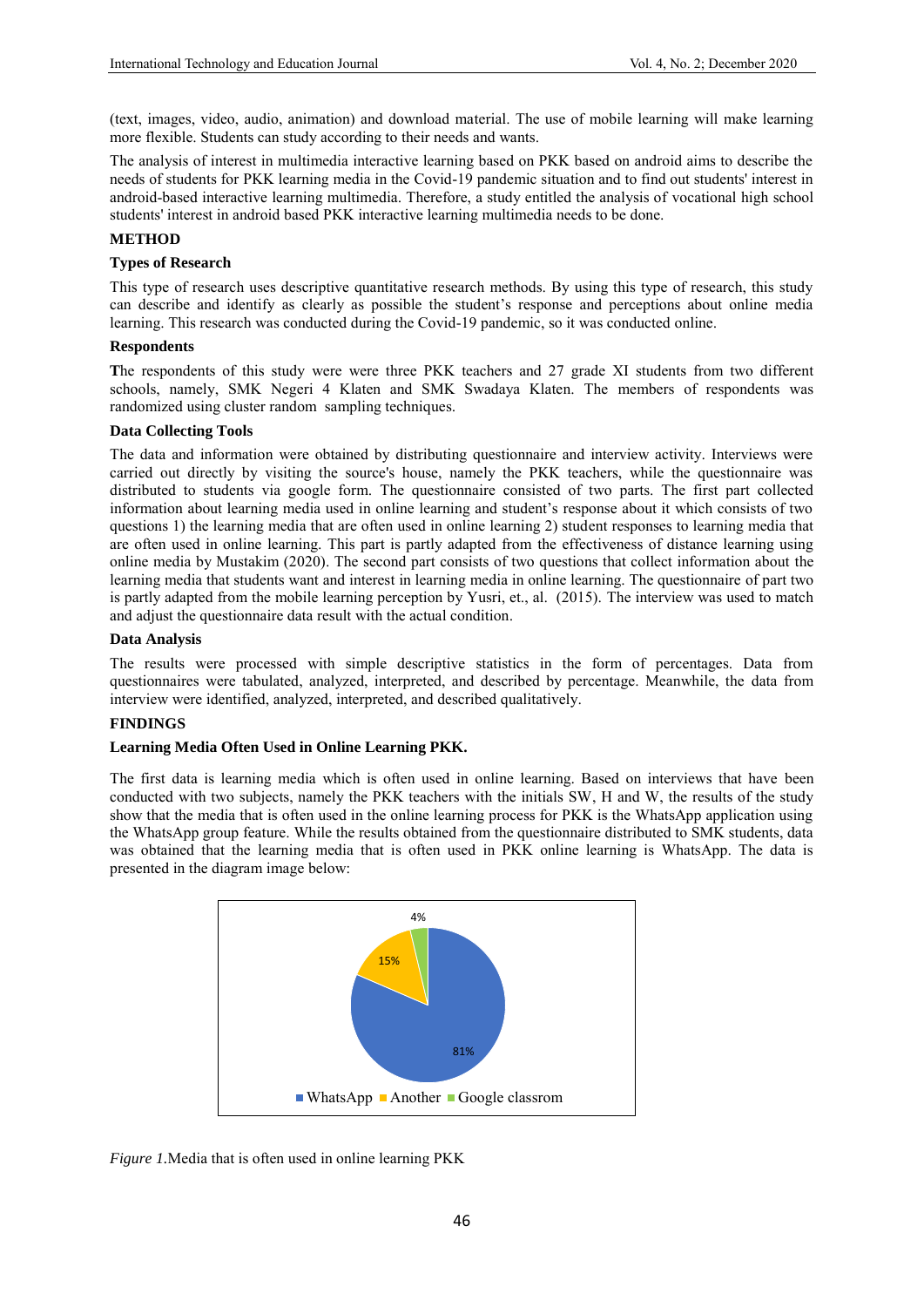From the graphic above, it is known that WhatsApp learning media has the highest percentage at 81%, then followed by other learning media as much as 15% and Google classroom as much as 4%. This is the same as the results of previous interviews that the media that is often used is WhatsApp. The reason why teachers choose WhatsApp as a simple application to access and use because WhatsApp is easier to use and most students have it in their smartphone. Dahdal (2020: 246) WhatsApp is a very popular application among students to online interact with their facilitator/ teachers, and classmates.

Rambe and Chipunza (2013: 333) revealed that WhatsApp usage enabled students to share material or data on distinct issues about the course. Conversations between and among students using WhatsApp demonstration of sharing all of the tutorial material. Whatsapp is an application that is used as a means of communication between individuals and individuals, individuals with groups, or groups with groups. Whatsapps is not designed to collaborate effectively to create content, research, or resource management. (Abe & Jordan, 2013).

The use of WhatsApp as a learning medium in PKK learning isn't appropriate, because the characteristics of PKK subjects are trans-science-knowledge, which requires variations in the delivery of knowledge, practice, and active participation. As expressed by Setiawati & Karpin (2018), one of the objectives of learning in PKK subjects is to create a climate of learning, to work, creating, and participating in fun learning. Active participation will train creative expressive abilities, which is shown by expressing ideas and ideas that are then rationalized to stimulate creativity in students.This will result in less facilitation of the PKK learning process which is carried out online. Koomson (2019) WhatsApp clings a particular advantage over other digital tools because it's already installed on most smartphone and it provides a low entry point for adoption as a lively learning tool too.

### **Student Responses to Online Learning of PKK Subjects Using Whatsapp Media**

The next data is about students' responses to online learning in PKK subjects using WhatsApp as their learning media.





This data shows that 70% of students feel bored when in the online learning process PKK subjects are carried out only by using WhatsApp media and 30% are not bored. A study from Kusuma & Hamidah (2020) revealed that in the implementation of learning the WhatsApp application, several students complained about the lack of communication and interaction between teachers and students. According to interviews from three students, it was revealed that PKK learning using WhatsApp made them less understanding of the material, many reading texts were given to them as a learning resource, so they felt bored and less motivated in the online learning process using WhatsApp.

On the other hand, teachers tend to often give assignments so that students feel overwhelmed by these tasks. Also, Yensy (2020) revealed that the WhatsApp application has weaknesses, including 1) students will find it difficult to follow learning with WhatsApp if the internet signal is bad, 2) The number of chats on the WhatsApp application makes smartphone memory full so it becomes slow.

### **Learning Media Students Want in PKK Online Learning**

To support and facilitate the online learning process of PKK subjects, learning media are needed that are per the characteristics of the teaching materials and the students themselves. Based on the responses obtained, it was found that 52% of students chose Android-based interactive multimedia learning, 33% chose Google classroom, 11% chose Zoom and 4% chose another (Microsoft Office 365, WhatsApp and YouTube). From these data, it can be seen that more students choose Android-based interactive learning multimedia as a learning medium in PKK lessons.

According to Munadi (2013: 152-153), Multimedia learning can be a solution to these problems because multimedia learning can increase student learning motivation and is interactive which can give full control to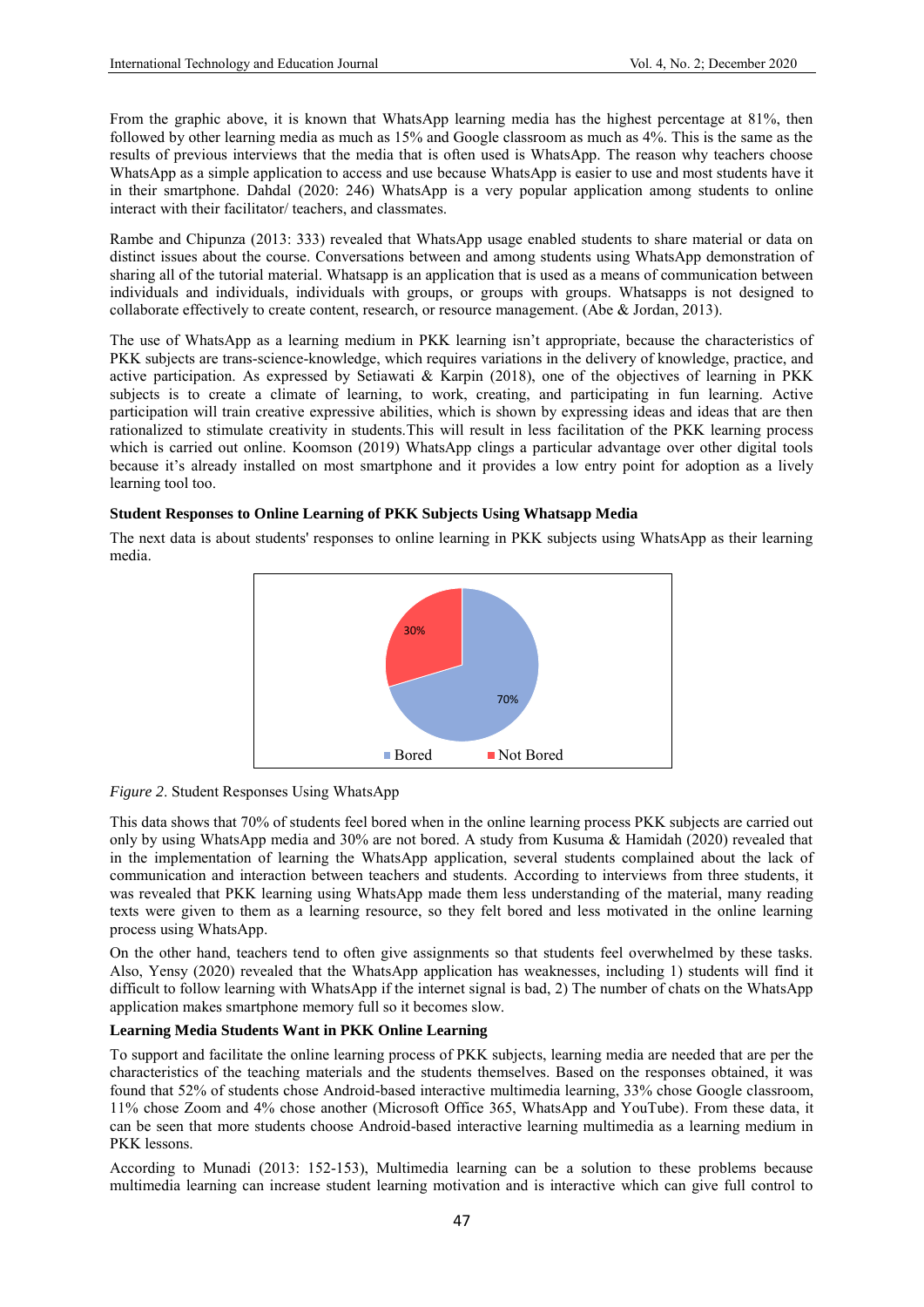students when using multimedia learning in the process. In comparison to other media, multimedia that's developed so utilized in the learning process will have an advantage because of the fabric is presented with text, audio, video, and visualization of image displays (Margaret & Aaron, 2007: 170).



*Figure 3.* The Learning Media Students Want

# **Student Interest in Android-Based Interactive Learning Multimedia**

After showing an example of multimedia interactive learning based on android through screenshots embedded in the google form, it was obtained that 52% of students were very interested in the online learning process of PKK subjects using android-based interactive learning multimedia and 48% were interested. Daryanto (2010: 52) states that one of the advantages of interactive multimedia learning is that it can increase student attractiveness and attention.



*Figure 4.* Application of Android-based Interactive Learning Multimedia in PKK Subjects

According to Munir (2012: 132-133), the benefits of using interactive multimedia in learning include; 1) The learning system is more innovative and interactive, 2) Education will always be required to be creative and innovative in trying to find learning breakthroughs, 3) Be ready to combine text, images, audio, music, animation, pictures, and videos in one unit that helps the accomplishment of learning objectives. 4) Build up the motivation of students during the teaching and learning process to make the desired learning objectives, 5) Able to visualize material that has been difficult to clarify just with conventional explanations or teaching aids, 6) Herd students to be more independent in gaining knowledge.

These various advantages can be seen that Android-based interactive learning multimedia is by the characteristics of PKK subjects. Besides, this is also supported by data from students who stated that they prefer Android-based interactive learning multimedia over other media and they are very interested when online PKK learning uses android-based interactive learning multimedia. From the data that has been obtained, it can be described that the online learning situation using WhatsApp as a learning medium causes boredom in students. Students want other learning media that are more varied. Android-based interactive learning multimedia is the choice that students want, this is evidenced by the data that shows students are very interested in Android-based interactive learning multimedia when used as online learning media for PKK subjects.

### **CONCLUSION AND DISCUSSION**

### **Discussion**

The PKK subject has the aim of producing intellectual and inspirational-pragmatic skilled people, so that this subject can be an alternative in preparing graduates who are able to create their job opportunities. The PKK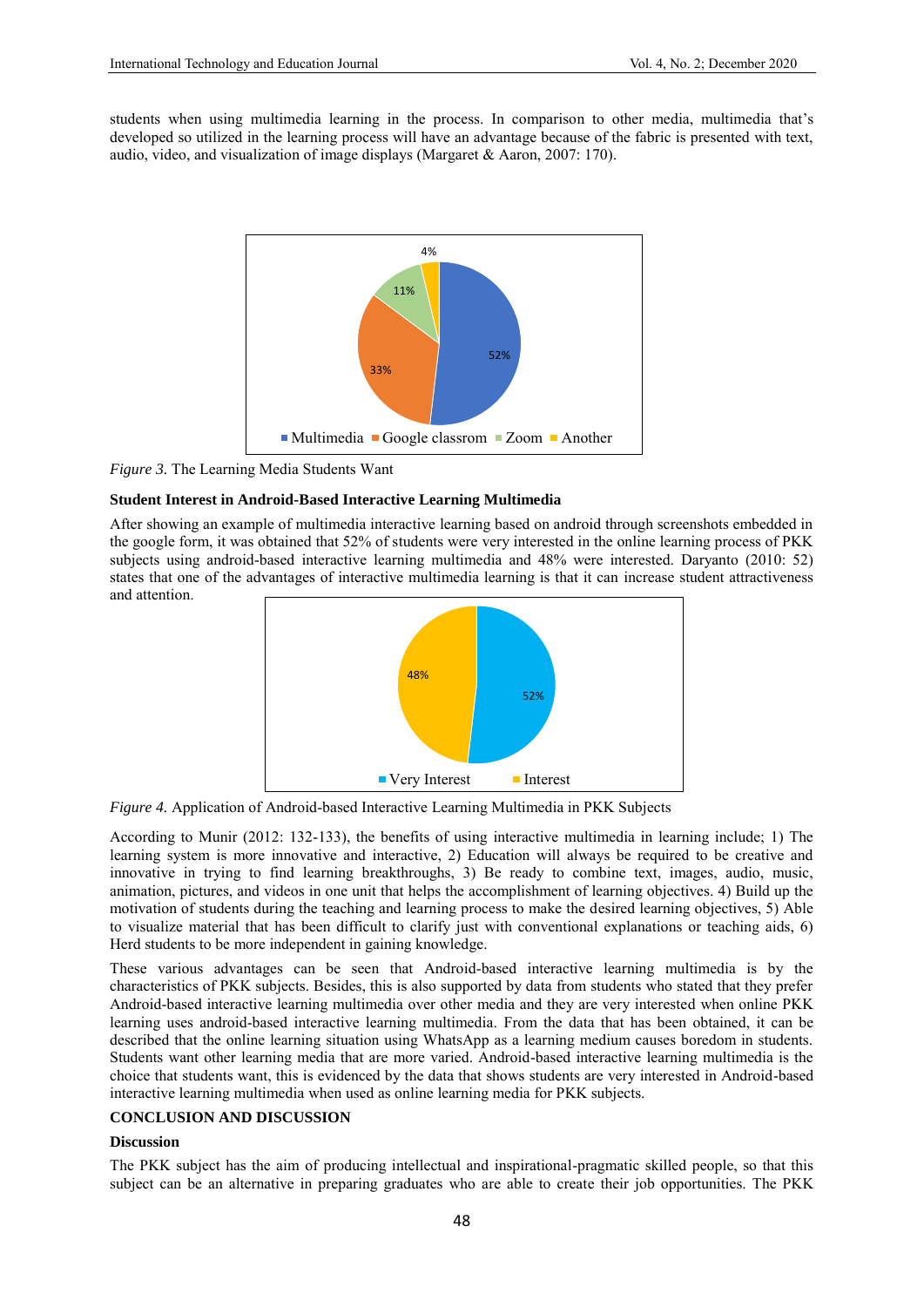learning that is currently being carried out uses the online method, this is because the world is facing the Covid-19 pandemic. Whatsapp is the media most often used in PKK's online learning process. This certainly causes boredom from students. In addition, the use of WhatsApp is not in accordance with the characteristics of the material on PKK subjects. PKK subject have material that focuses on how to build entrepreneurial interest and courage, not entrepreneurship theory or business management theory. PKK materials require clear operational instructions for carrying out activities related to entrepreneurial creativity. It is necessary to have visualization in the form of pictures and videos as inspiration to develop students' entrepreneurial creativity.

Integration is needed between learning methods and learning media that are oriented towards learning materials. One form of integration is to develop interactive multimedia learning based on android. According to the data obtained 52% of students chose Android-based interactive multimedia learning, 33% chose Google classroom, 11% chose Zoom and 4% chose another. Android-based interactive learning multimedia can have the potential to achieve the appropriate PKK learning objectives. Armansyah et., al. (2019: 225) explains that interactive multimedia is a text / e-book solution in making it easier for students to learn material compared to monotonous ones. This result is also supported by the findings of Kholina, et al. (2013: 49) which states that 100% of students are interested in participating in multimedia assisted learning.

In addition, multimedia produced based on android will make it easier for students to take part in learning. Another thing to consider is that Android-based interactive learning multimedia is in accordance with the characteristics of vocational students. The first characteristic that is very visible is that students who are research subjects enter into adolescence. According to Piaget in Budiningsih (2012: 39) adolescents enter the formal operational stage (aged 11/12 to 18 years), the main characteristic of this stage of development is that they can think abstractly and logically by using the "possibility" thinking pattern. At this stage students begin to be able to have scientific thinking models with hypothetico-dedutive and inductive types, which means that students have begun to be able to draw conclusions, interpret, develop hypotheses and reason scientifically. The second characteristic is that students have expertise in operating digital devices such as computers, laptops, smartphones, etc.

Tamimuddin (2007: 4) states that learning using a smartphone is special learning because students can access their learning material and support educator learning activities to be active among learners. Therefore, learning using a smartphone can support a more active learning process that is not bound by place and time. Dodit & Rini (2012: 121) states that the advantage of using android is the harmonious approach. Students will be able to open Android-based interactive learning multimedia anywhere, anytime in any situation. They can manage their own additional study time flexibly. Prabowo, et., al. (2019) Students can learn by opening applications on their smartphones everywhere for example when they on public transportation, in the restaurant, at home, or in other public places. They can operate it day and night.

#### **Conclusion**

At this time the learning media that teachers often use in the implementation of online learning is WhatsApp, even though from the data obtained, as many as 70% of students feel bored if in the online learning process PKK subjects are carried out only by using WhatsApp media. The learning media that students want, namely other media, the data shows that 52% of students choose Android-based interactive multimedia learning, 33% choose Google classroom, 11% choose Zoom and 4% choose others. After showing an overview of android-based interactive learning multimedia, 52% of students were very interested in the online learning process of PKK subjects using Android-based interactive learning multimedia and 48% were interested.

Based on the summary of the data, it can be concluded that students have a high interest in Android-based interactive learning multimedia if it is applied in the online learning process of PKK subjects. Therefore, it is necessary to develop android-based interactive learning multimedia as a learning medium in the online learning process of PKK subjects.

### **REFERENCES**

- Abe, P., & Jordan, N. A. (2013). Integrating social media into the classroom curriculum. *About Campus*, 18 (1), 16–20.
- Ahmed, T., et., al. (2017). Specialized entrepreneurship education: Does it really matter? Fresh evidence from Pakistan*. International Journal of Entrepreneurial Behavior & Research*, 23(1), 4-19.
- Akhter, N. (2015). Distance education research. *Journal of Education Research*, 18 (2).
- Armansyah, F., dkk. (2019). Interactive multimedia as a basic visualization media for animation (Multimedia interaktif sebagai media visualisasi dasar – dasar animasi). *Jurnal Kajian Teknologi Pendidikan*, 2 (3), 224-229.
- Bao, W. (2020). COVID-19 and online teaching in higher education : A case study of Peking University. *Human Behavior & Emerging Technologies*, 2 (11), 113–115.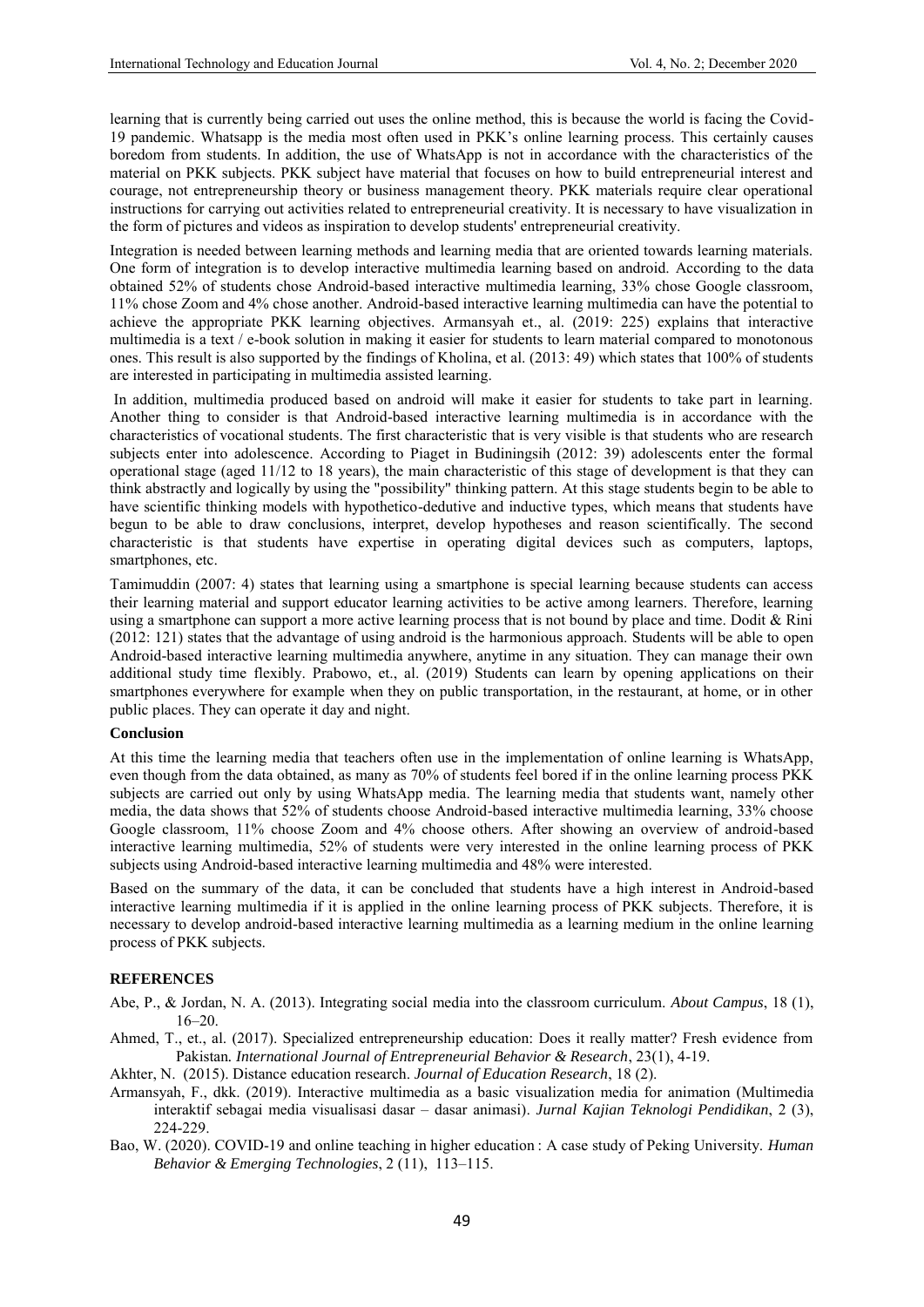- Basilaia, G., & Kvavadze, D. (2020). Transition to online education in schools during a SARS-CoV-2 Coronavirus (COVID-19) Pandemicin Georgia. *Pedagogical Research*, 5 (4).
- Belina, E., & Batubara, F. R. (2013). Design and implementation of an android based mobile version of the e learning application (Perancangan dan implementasi aplikasi elearning versi mobile berbasis android). *Singuda Ensikom*, 4 (3), 76-81.
- Calimag, et., al. (2014). Ubiquitos learning environtment using android mobile application. *International Journal of Research in Engineering and Technolgy*, 2 (2), 119-128.

Daryanto. (2010). *Learning media (Media pembelajaran)*. Yogyakarta: Gava Media.

- Dodit, S., & Rini, A. (2012). *Android application programming (Pemrograman aplikasi android).* Yogyakarta: Penerbit Mediakom.
- Firmansyah, F. H., dkk. (2019). Development of interactive learning media based on android for open and distance learning in Universitas Pendidikan Indonesia(Pengembangan media pembelajaran interaktif berbasis android untuk pembelajaran terbuka dan jarak jauh di Universitas Pendidikan Indonesia), *Jurnal Pendidikan Multimedia Edsence*, 1 (2), 99-108.
- Frinces, Z. H. (2010). The importance of the entrepreneurial profession in Indonesia (in Bahasa). *Jurnal Ekonomi dan Pendidikan*, 7(1), 34-57, 2010.
- Hassemburg, A. (2009). Distance education versus the traditional classroom. *Berkley Scientific Journal*, 13 (1),  $7 - 10$ .
- Hutasuhut, S., et., al. (2020). Impact of business models canvas learning on improving learning achievement and entrepreneurial intention. *Cakrawala Pendidikan*, 39(1), 168-182.
- Kennedy, O.O., (2011). Philosophical and sociological overview of vocational-technical education in Nigeria. *Journal of Academic Research in Business and Social Sciences*, 1, 167-175.
- Kholina, N., dkk. (2013). Application of multimedia assisted group investigations with bacterial identification material (Penerapan investigasi kelompok berbantuan multimedia materi identifikasi bakteri). *Unnes Journal of Biology Education*, 2(1), 26-33.
- Kitchenham, A. (2011). *Models for interdisciplinary mobile learning: delivering information to students*. Hersey PA: IGI Global.
- Koomson, W. K. (2019). *Ontology of ubiquitous learning: WhatsApp messenger competes successfully with Learning Management Systems (LMS)*. In Science and Information Conference, 107–117. Springer.
- Kurniawan, H. (2017). Mobile learning medium using Android (case study: Information System Department IIB) (Media pembelajaran mobile learning menggunakan android (Studi Kasus: Jurusan Sistem Informasi IIB Darmajaya)), *Jurnal Sistem Informasi dan Telematika Explore*, 8 (1), 46-55.
- Kusuma, J. W., & Hamidah, H. (2020). Perbandingan Hasil Belajar Matematika dengan Penggunaan Platform Whatsapp Group dan Webinar Zoom dalam Pembelajaran Jarak Jauh pada Masa Pandemik Covid-19. *Jurnal Ilmiah Pendidikan Matematika*. 5 (1).
- Lu, J. & Churchill, D. (2014). Using social networking environments to support collaborative learning in a Chinese university class: Interaction pattern and influencing factors. *Australasian Journal of Educational Technology*, 30(4), 472-486.
- Margaret, R. D., & Aaron, D. H. (2007). *Integraiton educational technology into teaching*. United States of America: Pearson Education Inc.
- Minister of Education. 2020. Circular No. 4 of 2020 concerning the Implementation of Education Policies in an Emergency for the Spread of COVID.
- Morris, M. H., Webb, J. W., Fu, J., & Singhal, S. (2013). A competency-based perspective on entrepreneurship education: Conceptual and empirical insights. *Journal of Small Business Management*, 51(3), 352- 369.
- Mulenga, E. M., & Marbán, J. M. (2012). Is COVID-19 the gateway for digital learning in mathematics education?. *Contemporary Educational Technology*, 12 (2), 269.
- Munadi, Y. (2013). *Learning media: a new approach (Media pembelajaran: sebuah pendekatan baru)*. Jakarta: GP Press Group.
- Munir. (2012). Multimedia: Concept and application in education (*Multimedia: Konsep dan aplikasi dalam Pendidikan)*. Bandung: Alfabeta.
- Mustakim. (2020). The effectiveness of elearning using online media durig the Covid-19 pandemic in Mathematics. *Journal of Islamic Education*, 2 (1), 1-12.
- Naciri, A.et., al. (2020). A mobile learning in higher education: Unavoidable alternative during COVID-19.. *Aquademia Journal*, 4 (1), ep20016.
- Nazaruddin, S. H. (2012). *Android*. Bandung: Informatika.
- Prabowo, et., al. (2019). Android-based teaching material for statistics integrated with social media WhatsApp. *International Journal on Emerging Mathematics Education*, 3 (1), 93-104.